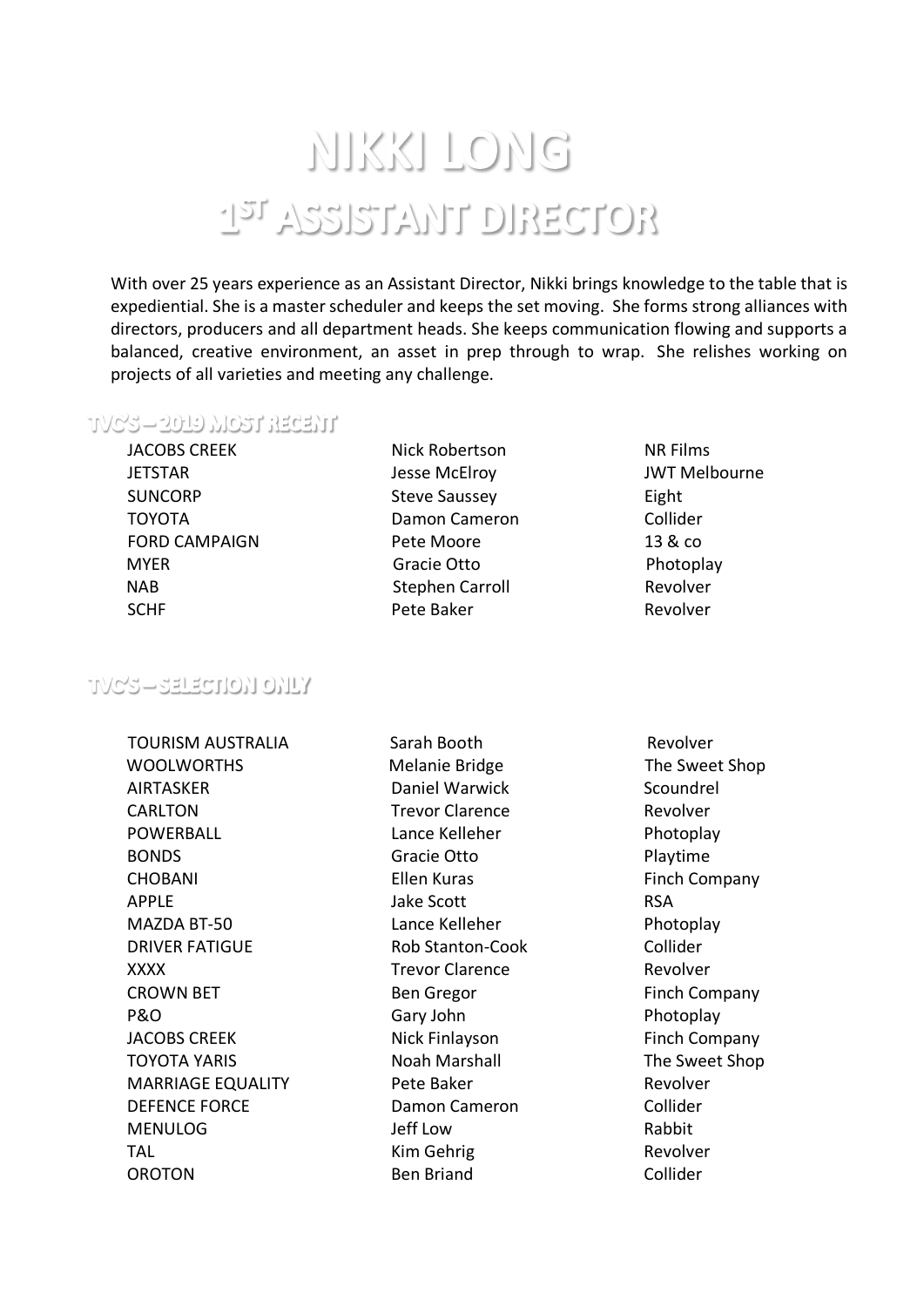PANTENE **COMPANTENE** Oliver Staub **Finch Company** CBA Jean Pierre Jeunet Walkabout Films TELSTRA Stephen Carroll Revolver NEW ZEALAND LOTTO Chris Riggert Finch Company HAIER Trevor Clarence Revolver NAB Justin Kurzel Revolver BLACKMORES Scott Otto Anderson Photoplay TOYOTA CAMRY Josh Frizzell Eight WESTPAC Stephen Carroll Revolver SUBARU Lachlan Dickie Rabbit CBA Noah Marshall The Sweet Shop BEEF Matt Devine Matt Devine Revolver AEC Dael Oates **Dael Oates** Finch Company CHANDON Scott Otto Anderson Photoplay ALLIANZ Steve Rogers Revolver OTIMIMUM Gary Freedom Revolver VIRGIN Matt Devine Matt Devine Revolver LEGGOS Bruce Hunt Revolver TOYOTA Paul Street Walkabout Films BARCARDI Melanie Bridge The Sweet Shop MT FRANKLIN Luke Shanahan Moth OPTUS Angus Lee-Forbes Collider TARGET TARGET Ace Norton Ace Norton Buddy Films WOOLWORTHS Paul Goldman Kite CBA Sam Bennetts Moth TAC Rey Carlson Playbig BUNDBERG RUM Hamish Rothwell Goodoil REFLEX **Hamish Rothwell** Goodoil CBA Nick Robertson Plaza

WOOLWORTHS Melanie Bridge The Sweet Shop

# $DRMAL$  -salaction

TWO OUT TWO OUT TWO OUT A RESERVE AND MONOGROUP ASSESSED. THE RESERVE ASSESSED. HANDLE WITH CARE Michael Rowlands Film Australia LAST CHANCE Caroline Grosse Film Australia MAX & MR MICHAELMAS Chris Adshead Film Australia THE BARROWS Tori Garrett The Two Little Indians CONSPIRACY Daryl Dellora Film Art Doco LAST MAN HANGED Lewis Fitzgerald Bill Bennett Films MORTGAGE Bill Bennett Film Australia THE DISTANT HOME Alistair Smart Bruning Films YOU, ME AND UNCLE BOB Alistair Smart Bruning Films BIG IDEAS **Alistair Smart** Bruning Films HEARTBREAK HIGH (2nd ad) Shirley Barrett, Ian Gilmore Cannon Films FIVE TIMES DIZZY (2<sup>nd</sup> ad) John Eastway SBS Television MISSON TOP SECRET (2<sup>nd</sup> ad) Howard Rubie Grundy TV